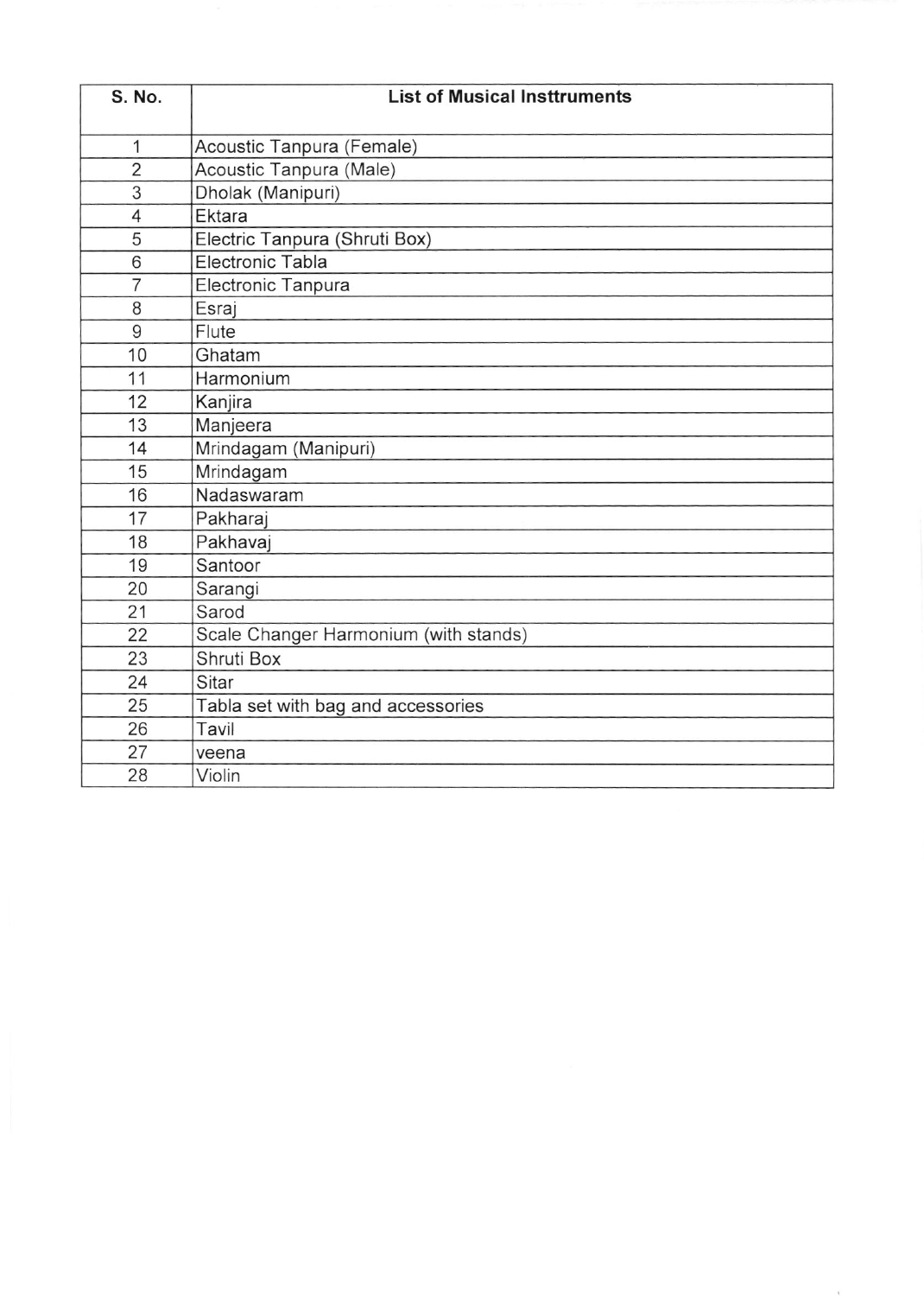### SAROD

- . Entire bocly caryed out of a single block of 'tun' wood.
- . A round resonator, broad finger board and a tapering, arched, peg box.
- . Resonator parched with a very fine membrane of goat skin.
- . There are two sets of strings.
- . Upper set contains four main playing strings, four drones and two chikari strings.
- Lower set is of fifteen sympathetic strings. All are attached to a metal string holder underneath the resonator, pass through the bridge and finally fixed to their respective pegs.
- . The main ivory bridge is placed on the resonator.
- A small square bridge mounted parallel to the upper nut, to support the drone strings.
- o Strings plucked by a coconut shell plectrum held in the right haud.
- o A portion of left hand fingertips and a pottion of nail, are used to stop the strings over the polished finger board

# HARMONIUM

### PORTABLE HARMONIUM

- Wood Kail 31/2 Octaves, 42 Key, 7-Fold Bellow
- High Quality Set Of Brass Reeds Bass/Male Tuning = 440 Hz
- 9 stopper multifold bellow special heavy fitting, coupler, A440 international scale tunning harmonium.
- A440 pitch set of 2 "Harmonica" reeds
- $\bullet$  1 bass + 1 male for rich sound 31/2 octaves total 42 keys coupler function

#### VERTICAL 2-LINE HARMONIUM

- . Wood Kail
- Reed Board Wood Tun Wood
- Reed Board Type Vertical (2-Line),
- $\bullet$  31/2 Octaves
- $-42$  Key
- o 7-Fold Bellow
- High Quality Set Of Brass Reeds Bass/Male Tuning = 440 Hz
- Without stopper multifold bellow special heavy fitting, coupler, A440 international scaie tunning harmonium.
- A440 pitch set of 2 Original "HARMONICA" reeds: 1 bass + 1 male or rich sound 3 1/2 octaves total 42 keys coupler function

 $Mrv$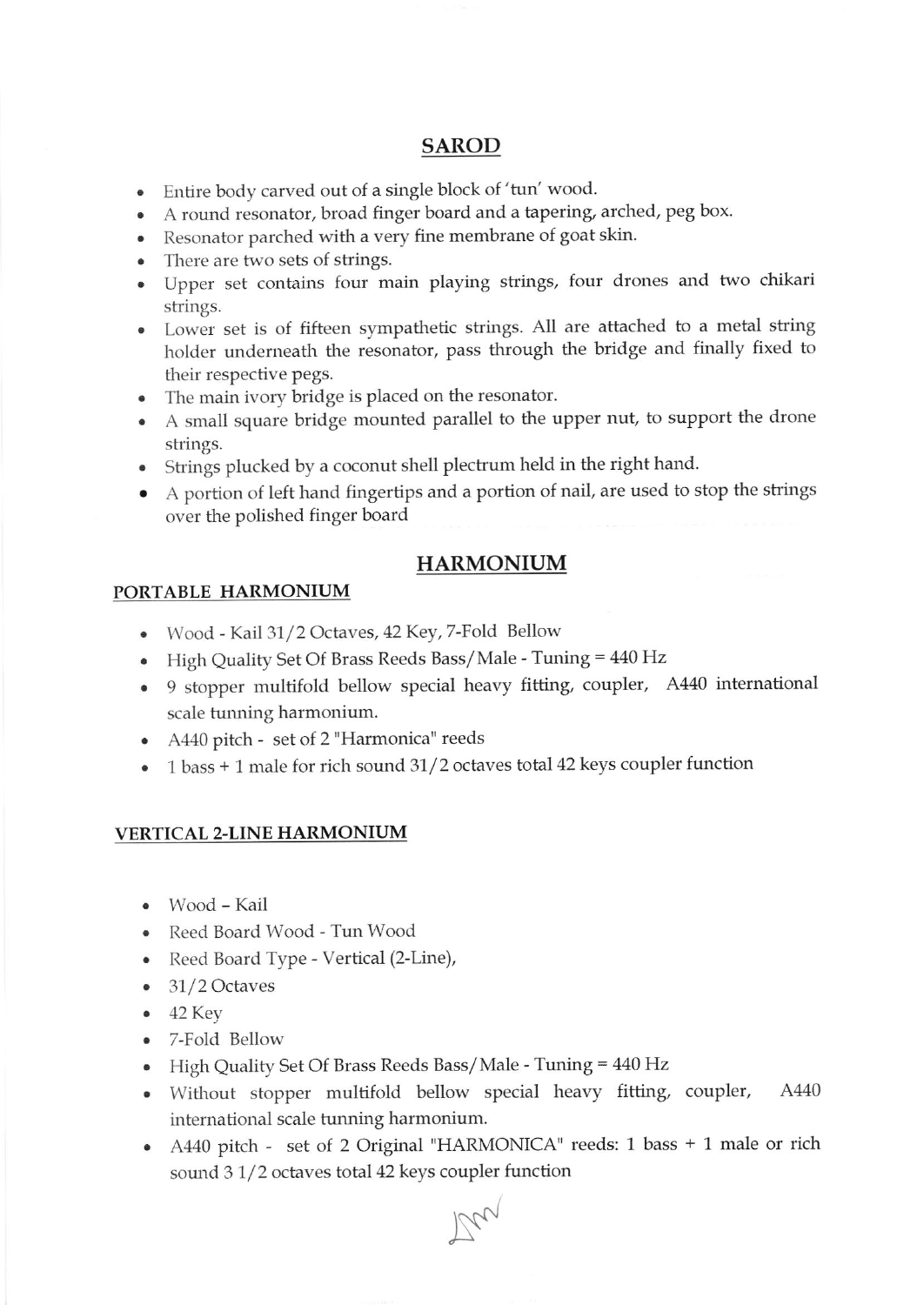### VERTICAL 3-LINE HARMONIUM

- Wood Kail
- . Reedboard Wood Tun Wood
- . Reedboard Type Vertical (3-Line)
- $\bullet$  31/2 Octaves
- $-42$  Key
- o 7-Fold Bellow
- High Quality Set Of Brass Reeds Bass/Male/Female Tuning = 440 Hz
- Without stopper multifold bellow special heavy fitting, coupler, A440 international scale funning harmonium.
- o A440 pitch set of 3 "HARMONICA" reeds: 1 bass + 1 male +1 Female for rich sound  $3 \frac{1}{2}$  octaves total 42 keys coupler function.

# SCALE CHANGER HARMONIUM

- o 9 Scales, 3 sets of Professionai Quality Reeds,
- 9 Stops, 5 extra notes.
- $3\frac{1}{2}$  octave, Coupler Fitted,
- Made of complete teak wood

# FEMALE TANPURA

- $\bullet$  Size: 52 inch
- Material Used: Rose Wood

# IHAL

- . Colour-Golden
- o Sizc- Width-1.5xDia.-6 "
- . Item Weight-646 g

# ELECTRONIC TABLA

- Convenient front-mounted LCD display for ease of use fine tuning in between standard settings
- o 4 settings of dagga depth
- Saving of user settings of pitch etc
- Connect through MIDI to keyboard Synthesizer
- . Editing of Taals by user

 $\mathbb{N}^{\mathbb{N}}$